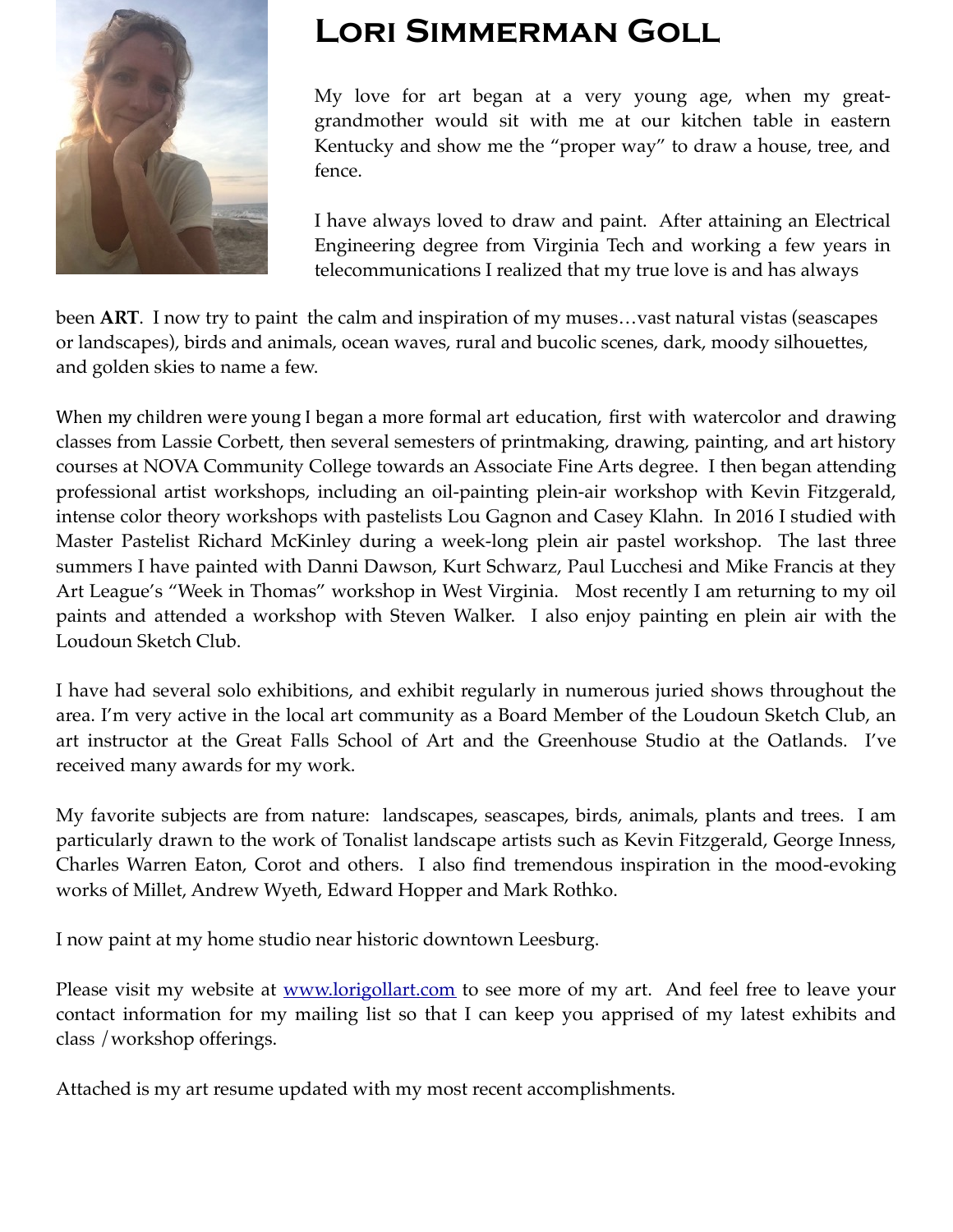# **Lori Simmerman Goll**

Signature Member, Pastel Society of America

# **GALLERIES** Seaside Art Gallery, Nagshead, NC

#### **Awards**

| People's Choice              | 44th Annual Frank Stick Memorial Art Show, Manteo, NC, February 2022                       |
|------------------------------|--------------------------------------------------------------------------------------------|
| People's Choice              | Dolly Parton Imagination Library Plein Air Event, Upperville, VA October 2021              |
|                              | Mary Ann Stevens Legacy Award Art League of Alexandria Patron's Show February 2021         |
| <b>Grand Prize</b>           | Paint Great Falls Quick Draw, September 2020                                               |
| <b>Excellence Award</b>      | Mollie Fearing Annual Art Show, Dare County Arts Council, NC July 2020                     |
| <b>Third Place</b>           | Loudoun Sketch Club "Colors of Summer" Exhibit Gavin Glakas Judge July 2020                |
|                              | First Place Drawing Loudoun Sketch Club 75th Anniversary Exhibit October 2019              |
| <b>First Place</b>           | Artists in Middleburg Gallery "Great Art Small Prices" November 2018                       |
| Second Place                 | Paint Great Falls: Plein Air Competition September 2018                                    |
| People's Choice              | Painting on the Plaza at Lake Anne, October 2017                                           |
|                              | Second Place for Technical Representation Painting on the Plaza at Lake Anne, October 2017 |
| <b>First Place</b>           | Paint Great Falls: Plein Air Competition September 2017                                    |
|                              | Honorable Mention Great Falls Studios "There's No Place Like Home" March 2017              |
| <b>Second Place</b>          | Paint Great Falls: Plein Air Competition September 2016                                    |
| Best In Show                 | Great Falls Studios "A Sea of Sticks of Stones" September 2014                             |
| Best Interpretation of Theme | Great Falls Studios "A Sea of Sticks of Stones" September 2014                             |
| Second Place                 | Reston Bike Club TShirt Art Contest August 2014                                            |
| Best In Show                 | Fairfax Art League Spotlight on the Arts April 2014                                        |
| <b>First Place</b>           | Annual Loudoun Sketch Club Fall Show November 2013                                         |
| Third Place                  | Annual Loudoun Sketch Club Fall Show November 2012                                         |
| <b>First Place</b>           | Annual Loudoun Sketch Club Fall Show November 2011                                         |
| Second Place                 | Annual Loudoun Sketch Club Fall Show November 2010                                         |
| <b>First Place</b>           | Paint Herndon Competition September 2010                                                   |
| <b>First Place</b>           | Reston Bike Club T-Shirt Art Contest August 2010                                           |

#### **Solo Exhibitions**

| <b>June 2021</b>       | Wine Kitchen Leesburg, "Come to the Beach With Me"          |
|------------------------|-------------------------------------------------------------|
| April 2020             | 6 Scenes from the Vineyards, Leesburg Gourmet, Leesburg, VA |
| March 2020 - June 2020 | Brambleton Library, Brambleton, Virginia "Beautiful Beasts" |
| June - September 2019  | Visit Loudoun Visitors Center, Leesburg, VA, "Nature Seen"  |
| September-October 2016 | Floris UMC Art Gallery, Herndon, VA, "The Sea"              |
| January-April 2016     | BHHS PenFed Realty, Hamilton, VA, "The Splendor of Nature"  |
| <b>June 2014</b>       | Katie's Coffee House, Great Falls, VA - 11 Seascapes        |
| May 2014               | Unitarian Universalist Church in Reston, VA - 25 Works      |
| July 2012 - March 2013 | Front Porch Café, Nagshead, NC "Seascapes"                  |
| September 2011         | ArtSpace, Herndon, VA "Peace and Quiet"                     |
| February 2010          | The Soundry, Vienna, VA "In Appreciation of Nature"         |

#### **Invitational and small group Exhibitions**

| <b>June 2021</b> | Art in the Garden 4 Artists                       |
|------------------|---------------------------------------------------|
| September 2020   | Art in the Garden 4 Artists                       |
| March 2020       | Art Sweet Art 5 Artists "Impressions of Provence" |
| October 2018     | Clifton Wine Attic "Three Women" 3 Artists        |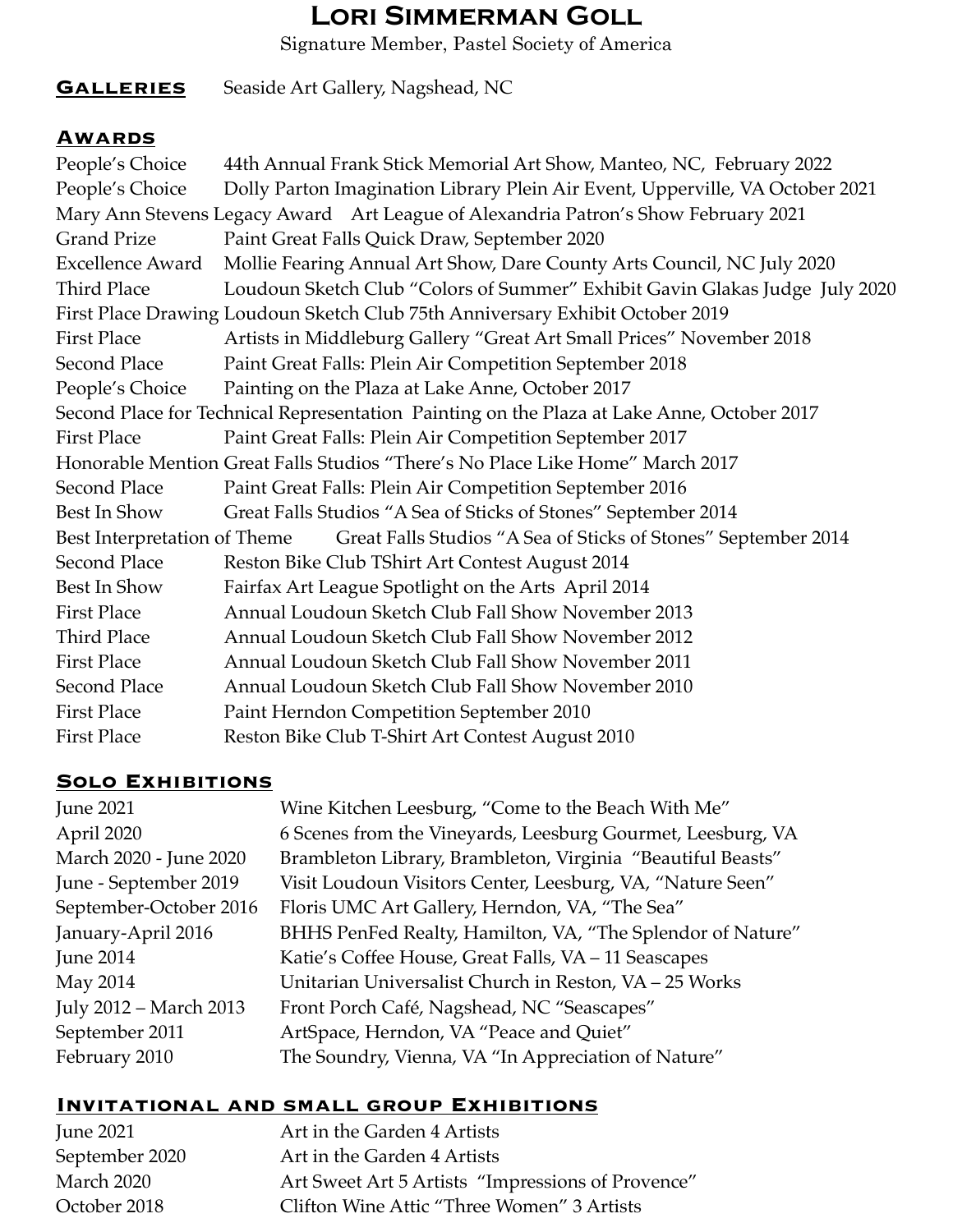| November 2018       | Leesburg Vintner "Art from the Wine Lands" 3 Artists       |
|---------------------|------------------------------------------------------------|
| November 2016       | Great Falls Art Gallery "The Art of AHH Studios" 5 Artists |
| <b>July 2014</b>    | Belle Grove Plantation "Art in the Barn"                   |
| September 2013      | ArtSpace Herndon "Menagerie" 5 artists                     |
| August-October 2013 | GWU Ashburn "The Artists' Palette" 7 Artists               |

#### **Select Juried Shows**

| Art Sweet Art "Works from the Loudoun Sketch Club"                              | March 2019 |                  |          |
|---------------------------------------------------------------------------------|------------|------------------|----------|
| Artists in Middleburg, Middleburg, VA                                           |            | Many exhibitions |          |
| Art At The Mill, Millwood, VA                                                   |            | Many exhibitions |          |
| Tryst Gallery, Leesburg, VA Bi-monthly Exhibits                                 |            | Many exhibitions |          |
| Great Falls Studios "Rock Stars" USGS Reston, VA                                |            | September 2015   |          |
| Great Falls Studios "A Sea of Sticks and Stones" USGS Reston, VA September 2014 |            |                  |          |
| 44th Vienna Arts Society Treasury of Art Show, Vienna, VA                       |            | November 2013    |          |
| Amazon Web Services AWSome Call for Art, Herndon, VA                            |            | <b>July 2013</b> |          |
| Fairfax Spotlight on Arts "Kaleidoscope Celebration Art Show", Fairfax, VA      |            |                  | May 2013 |

### **other Shows**

| May 2021         | Art of the Piedmont, Upperville, VA                                          |
|------------------|------------------------------------------------------------------------------|
| December 2019    | Holiday Art Show at the Oatlands Plantation, Leesburg, VA                    |
| December 2019    | Beautiful Loudoun, Leesburg, VA                                              |
| October 2019     | Loudoun Sketch Club 75th Anniversary Exhibit, Berryville, VA                 |
| <b>June 2019</b> | WLAST (Western Loudoun Art Studio Tour), Leesburg, VA                        |
| May 2019         | Art in the Burg (street festival), Middleburg, VA                            |
| September 2018   | Art in the Burg, (street festival), Middleburg, VA                           |
| <b>June 2018</b> | WLAST (Western Loudoun Art Studio Tour), Leesburg, VA                        |
| <b>May 2018</b>  | Art in the Burg (street festival), Middleburg, VA                            |
| April 2018       | Franklin Park Arts Center "Into the Woods", Purcellville, VA                 |
| October 2017     | AHH! Studios, Great Falls Studio Tour, Great Falls, VA                       |
| September 2017   | AHH! Studios Group Show, Great Falls Public Library, Great Falls, VA         |
| May 2017         | Art in the Burg (street festival), Middleburg, VA                            |
| November 2016    | Franklin Park Arts Center "History of the W&OD Trail Show", Purcellville, VA |
| October 2016     | AHH! Studios, Great Falls Studio Tour, Great Falls, VA                       |
| October 2016     | Loudoun Sketch Club, Aldie Mill Show, Aldie, VA                              |
| October 2015     | AHH! Studios, Great Falls Studio Tour, Great Falls, VA                       |
| October 2015     | Loudoun Sketch Club, Aldie Mill Show, Aldie, VA                              |
| April 2015       | ArtSpace Herndon, "Behind the Scenes with Loudoun Sketch Club, Herndon, VA   |
| October 2014     | AHH! Studios, Great Falls Studio Tour, Great Falls, VA                       |
| October 2014     | Loudoun Sketch Club, Aldie Mill Show, Aldie, VA                              |
| May 2013         | Loudoun Sketch Club "Civil War Sites Today", Oatlands Plantation, VA         |

# **My Art featured in Publications**

| December 2019  | Loudoun Now Feature https://loudounnow.com/2019/12/06/lori-golls-artists-eye-from-outer-bank-seascapes-to-french-landscapes/ |
|----------------|------------------------------------------------------------------------------------------------------------------------------|
| March 2018     | Featured Artist in Elan Magazine                                                                                             |
| September 2016 | Viva Tysons Magazine                                                                                                         |
| September 2013 | Elan Magazine                                                                                                                |
| December 2007  | Northern Virginia Magazine                                                                                                   |

#### **Education**